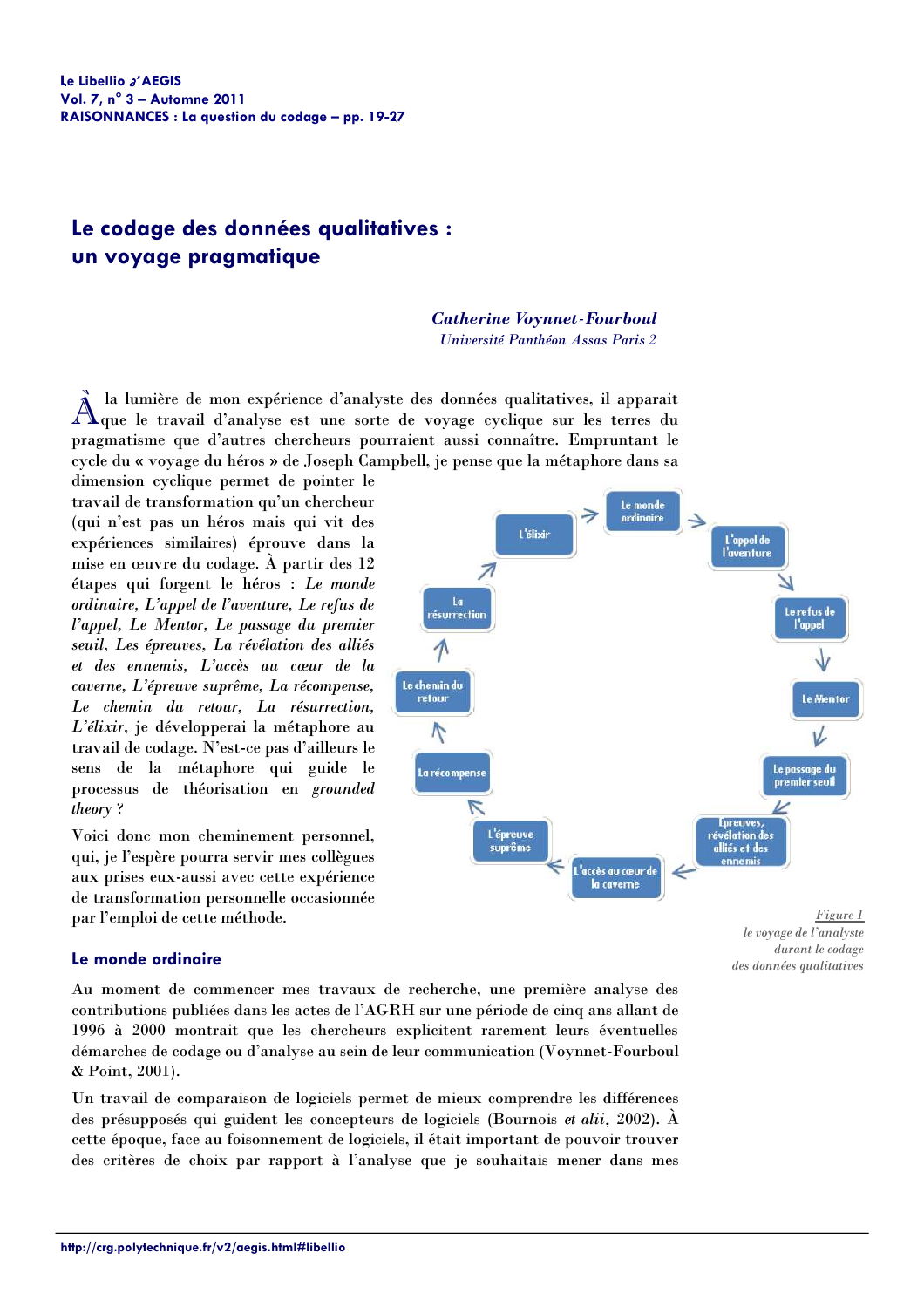travaux de thèse. Il m'a semblé que les logiciels avant pour point d'appui la construction théorique et le codage théorique constituaient des outils adéquats.

#### L'appel de l'aventure

À l'époque où je me lance dans l'aventure de l'analyse de données qualitatives, le monde ordinaire se résume à l'analyse de contenu en France. Il faut véritablement ressentir un appel à une autre technique plus créative, plus innovante et porteuse de sens et dont la visée ne sera pas aussi réductrice que l'analyse de contenu. Parce que le sujet sur lequel je travaille comporte des interactions complexes entre acteurs et dans un domaine où peu de théories existent car le dispositif est novateur, la grounded theory semble pouvoir mieux convenir. Le contexte sera également mieux pris en compte. Dans le cas de ma recherche, de nombreux acteurs différents peuvent faire l'objet d'une attention, par exemple les acteurs pertinents en ce qui concerne le comité d'entreprise européen, objet de la thèse, peuvent être catégorisés en différents axes:



- axe des mondes avec des sous-ensembles tels que monde de l'entreprise, des institutions, des cultures nationales :
- axe des fonctions et missions avec des sousensemble tels que DRH, syndicats français et européens, secrétaire des CEE, permanents syndicaux, experts;

• axe des thèmes avec des sous-ensembles tels que l'information, le rôle des institutions, les difficultés rencontrées par les acteurs, les attentes. Ce foisonnement fait l'objet d'une représentation sur la figure ci-contre.

Un autre argument est l'envie d'écouter le terrain et les acteurs avec humilité pour rendre compte de leur vérité du mieux possible, de leur vérité, une façon de se désencombrer des

théories dont on doute, parce qu'on les assène de façon péremptoire et qu'elles sont formulées conceptuellement loin des acteurs.

# Le refus de l'appel

Il ne faut pas sous-estimer les risques ressentis par l'adoption d'une méthode nouvelle en sciences de gestion à l'époque, qui plus est avec des logiciels inconnus dans le champ de la GRH. Le paradigme positiviste très prégnant et n'incitant pas à l'emploi des seules méthodes qualitatives dans un travail de thèse, le coût des logiciels non-français, la difficulté de trouver des experts ou guides, le dysfonctionnement parfois des logiciels, tout cela constitue un pari qui retarde la décision de céder à l'appel.

# **Le Mentor**

La prise de risque peut néanmoins être accomplie parce que l'on bénéficie d'un système de soutien, qu'il s'agisse d'un proche soutenant le projet, d'un directeur de thèse (Frank Bournois) intéressé par des techniques innovantes, de collègues (Sébastien Point, Christian Hartman) avant eux aussi envie de se lancer dans l'aventure.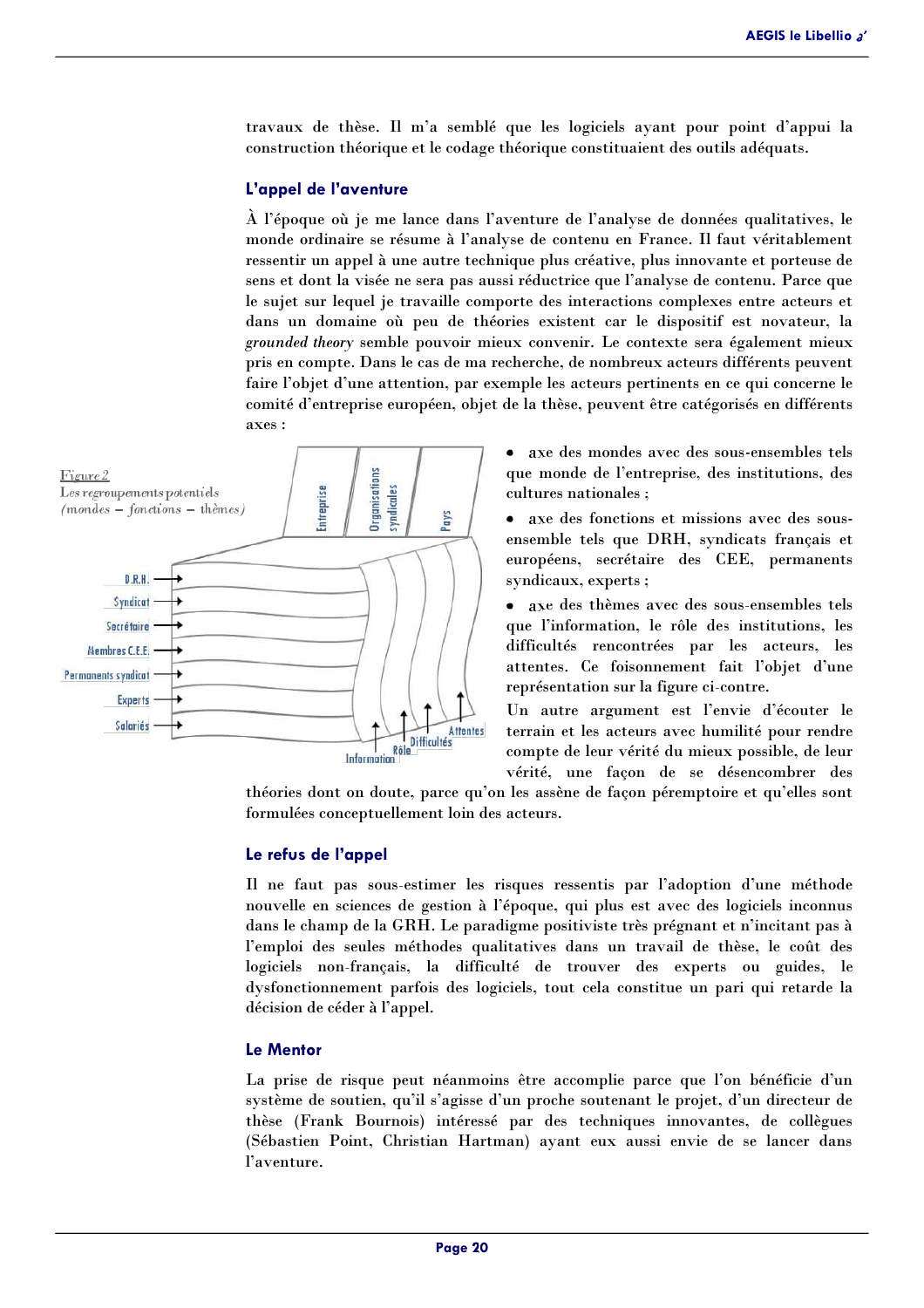# Le passage du premier seuil

Il consiste à procéder à un jeu d'essai. Dans le cas présent, il s'agissait d'éprouver la technique de codage sur un cas d'entreprise avant de l'étendre à l'ensemble des données. Or cette réduction n'est pas significative de l'ensemble car elle ne permet pas d'établir une comparaison constante suffisante. La capacité à fournir des interprétations est donc faible et cette expérience procure un certain nombre de frustrations et d'épreuves.

# Épreuves, révélation des alliés et des ennemis

Parmi ces épreuves, se pose tout d'abord la question de choix stratégiques :

- Comment découper son corpus ? En effet les logiciels ne donnent pas toujours la liberté de choisir l'incident (ou l'unité d'analyse) tel qu'il se présente en fonction du sens. D'où la difficulté de systématiser le découpage du texte en unités stables et/ou homogènes. Afin de maximiser la conservation des éléments de contexte appréciables lors de la relecture, l'unité choisie sera le paragraphe. Mais un logiciel comme ODA Miner offre aujourd'hui la possibilité de choisir de façon souple l'incident qui sera codé.
- Comment catégoriser les données ? Entre les deux standards (hiérarchiques ou en réseau) un choix doit être fait qui est lourd de conséquences tant la manipulation des codes est contraignante. Avec le recul, il apparait que même si l'approche réseau est séduisante, il est difficile de faire l'économie de l'indexation hiérarchique sauf à être un chercheur chevronné. L'exploitation des données sous forme d'organisation hiérarchique permet alors un décryptage en profondeur des données, tandis que l'exploitation sous forme de réseau conceptuel conduit à la mise en lumière des relations entre catégories. Cela revient un peu à choisir entre le codage libre de Glaser (1978) créatif mais portant le risque d'incohérence ou le codage tel que décrit par Strauss et Corbin (1998), permettant de fonder une structure de départ convenant à des analystes débutants, mais réduisant les marges de flexibilité.

Et des décisions provisoires sont prises : prendre les données du terrain comme point de départ, se concentrer sur les données qualitatives, qui suggèrent des idées ou des interprétations, auxquelles est affectée provisoirement une étiquette, et exploiter progressivement ce travail par la catégorisation. Le « theoritical coding » est une catégorisation, procédant par comparaison constante, l'oscillation induction / déduction. D'autres questions apparaissent.

Quelle attitude l'analyste déploie-t-il au moment du codage ? L'intimité avec les données rapproche l'analyste de l'acteur interrogé. L'entreprise est un lieu de conflit où s'affrontent des acteurs considérés comme des experts de leur propre situation. Immanquablement, l'analyste se demande pour qui il travaille, quel intérêt il va défendre ? Les dirigeants, les salariés, les syndicats, les institutions ? Comment faire preuve de neutralité dans un sujet que l'on choisit bien souvent par intérêt passionné?

Une surprise attend l'analyste qui lors des entretiens a déployé neutralité bienveillante et proximité avec ses interlocuteurs. Les confidences des répondants entraînent lors des transcriptions un rapprochement du répondant ; or ce rapprochement vécu au moment de l'entretien se délite du fait que l'on cherche à objectiver les données du terrain au moment du processus de codage, où l'on fractionne, réduit la puissance évocatrice en un label parfois momentanément simpliste. Certes on retrouvera l'enchaînement des idées au moment du codage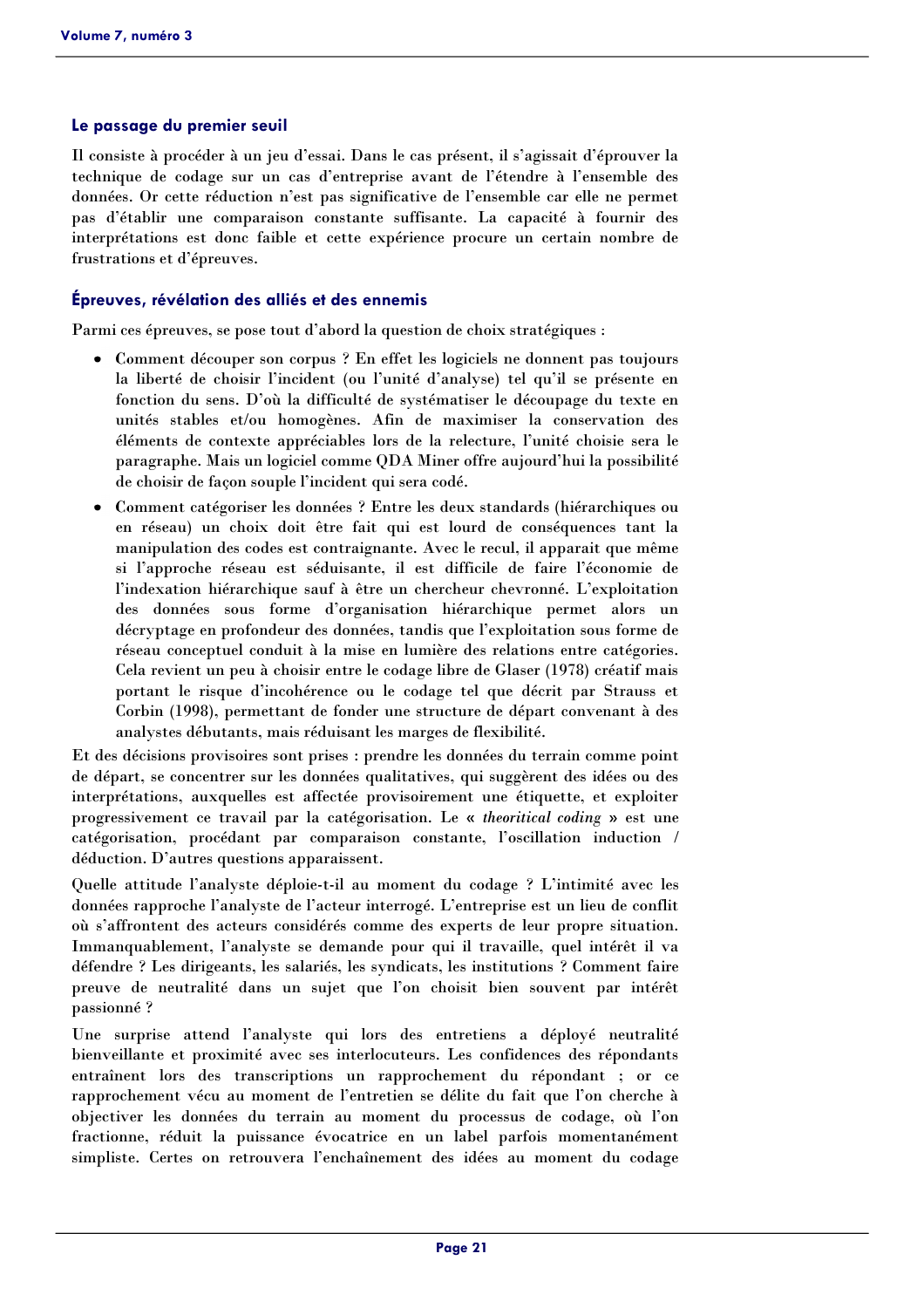sélectif, mais la période du codage axial, est un exercice de découpage, de dépecage qui nous prive des émotions précieuses pour accéder aux logiques des répondants. Contrairement aux approches de type phénoménologique, on ne peut pas en rester à la compréhension subjective des acteurs. Ce tournant peut constituer une forme de frustration car on ne délivre pas l'histoire de chaque répondant, on s'affranchit progressivement de nos répondants.

La solution est peut-être de procéder à des synthèses intermédiaires et surtout d'employer les mémos pour y glisser tous les ressentis et pistes d'investigation, d'interrogation futures. Un peu de frustration apparaît : l'incapacité à rendre compte du vivant, de la communication non verbale, indices permettant de donner un sens aux concepts. Cela donne l'impression d'être la seule détentrice des informations et le seul témoin, avec la difficulté de fournir les preuves de façon précise.

#### L'accès au cœur de la caverne

Il se produit lorsque le choix crucial des catégories principales est stabilisé. Généralement on bâtit une première structure, soit de façon libre, soit avec une arborescence provisoire. Au fur et à mesure du codage, l'arborescence sera sans cesse revue et corrigée, agrandie, redéployée, jusqu'à obtenir une certaine stabilisation. Ce moment de la stabilisation est crucial et indique que l'on est au cœur de la caverne. À la suite sont représentées douze catégories principales de l'arbre hiérarchique d'une recherche portant sur le comité d'entreprise européen. Ces douze catégories principales sont aussi appelées catégories-mères pour exprimer le lien avec les catégories-filles subsumées. Nœuds et catégories peuvent être employés pour désigner le même support ; toutefois il existe une différence fine entre ces deux désignations : si les nœuds constituent des raccourcis les plus proches possibles du discours brut, la catégorie, elle, est une notion plus abstraite, qui est pensée en termes d'articulation. On pense le nœud en fonction du discours et la catégorie en fonction des autres catégories.

Le choix de ces catégories-types résulte d'un processus et d'une réflexion. Les premières catégories-mères suivent les éléments-clés du guide d'entretien (en



recherche). Luis Araujo (1995) estime que lorsque nous lisons notre texte, nous relevons un fait, un thème, une idée que nous estimons avoir de l'importance dans l'interprétation future des données, et décidons d'attribuer un nœud à cette idée. Ce nouveau nœud va pouvoir être positionné dans l'index, c'est-à-dire en l'espèce dans l'une des douze catégories principales mentionnées.

> Le choix d'une catégorisation est toujours très particulier à la question de recherche.

Afin de mettre le projecteur sur les exemples d'arborescence, j'ouvre la parenthèse sur d'autres recherches menées ensuite. Voici dans les deux figures suivantes (4  $\&$  5), deux autres exemples de catégorisation qui permettent de montrer les nuances possibles entre arborescences.

Catégories principales : comité d'entreprise européen (Voynnet-Fourboul,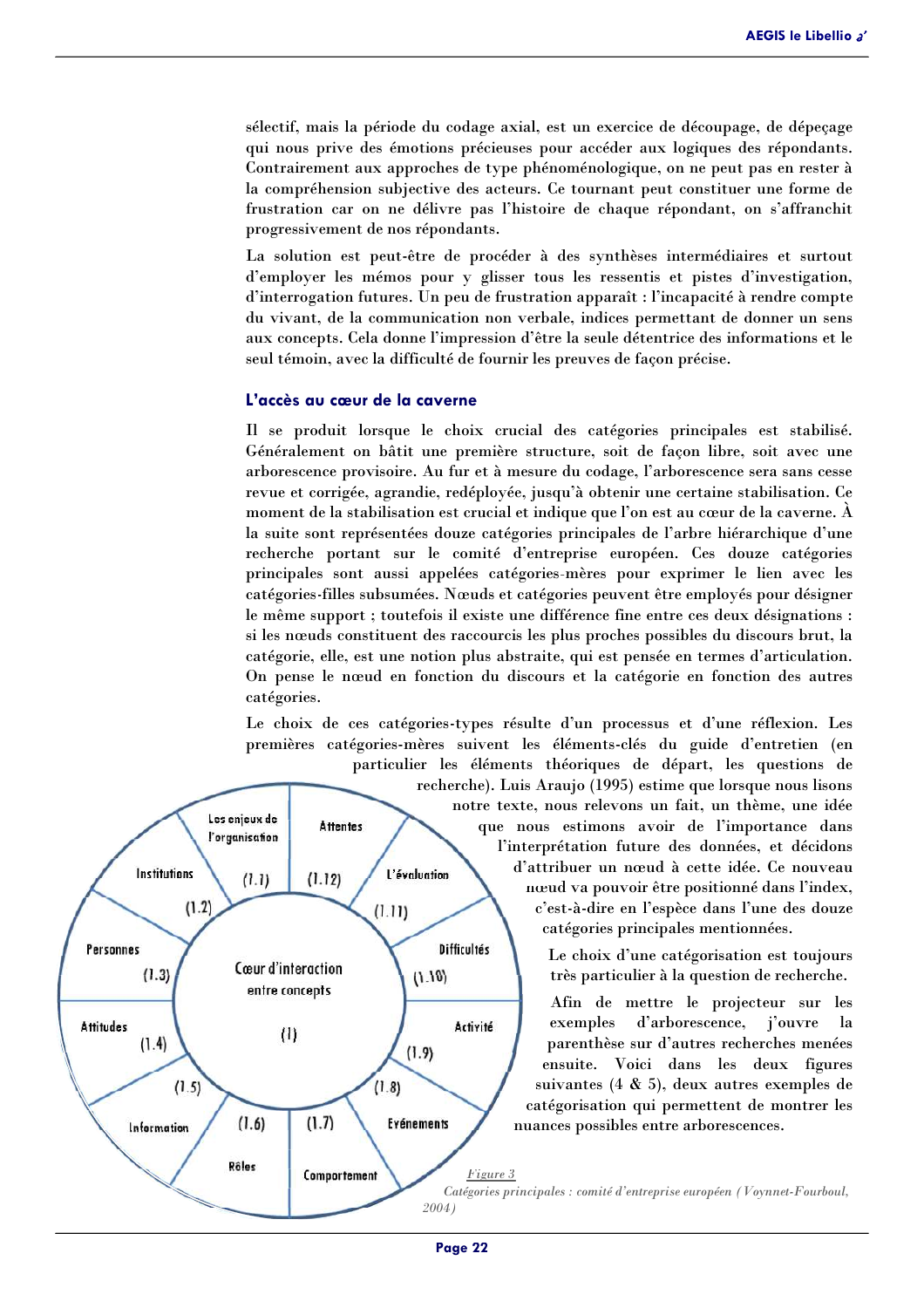

La construction théorique de cette recherche a permis de produire une catégorisation  $\mathbf{des}$ concepts avec 1a contrainte d'auditer  $\mathbf{u}$ processus ancré dans le passé (Voynnet-Fourboul & Rojot,  $2005$ ). Il s'agit d'une démarche d'appui **a** 11 dialogue social effectué par

des intervenants auprès d'acteurs de PME. Deux catégorisations ont été produites : l'une portant sur un référentiel d'audit et d'évaluation de l'efficacité de la démarche (figure précédente) et un deuxième portant sur la confiance médiée (figure suivante).

Le succès de la démarche repose sur la capacité des médiateurs à susciter de la confiance.

Le concept de « confiance médiée » (Le Flanchec et alii, 2006), permet d'insister sur les particularités de  $l$ a confiance lorsqu'elle est introduite par l'intermédiaire de la médiation.

En tout, ces trois exemples de catégorisation montre la diversité des arborescences possibles, la diversité des représentations et des ordres choisis en fonction de la problématique de recherche. Au départ tout jeune chercheur peut trouver une aide précieuse dans des exemples de catégorisation. Cependant ces exemples sont des guides provisoires, permettant de s'exercer à trouver progressivement l'arborescence adéquate.

# L'épreuve suprême : trouver les relations entre catégories

Après avoir repéré les douze branches principales du premier cas évoqué, il est relativement aisé lorsqu'on se trouve en situation de lecture des transcriptions, de relever des thèmes, des idées qui vont naturellement trouver leur place dans une de ces branches. Le particulier est subsumé sous ces douze classes plus générales, ce qui constitue pour Miles et Huberman (2003) une entreprise théorique et conceptuelle. Par exemple, lorsque l'on va évoquer l'instance restreinte du comité d'entreprise européen, l'unité de texte sera codée par le nœud « Instance restreinte », et sera classifiée dans la branche «  $(1\ 2)$  Institutions » puis dans la sous-catégorie «  $(1\ 2\ 1)$ Structure du comité d'entreprise européen » pour enfin positionner ce nœud à l'adresse (1 2 1 3). Au fur et à mesure de la lecture des transcriptions, des codes sont créés, utilisés, font l'objet de comparaison. Mais l'attribution des codes n'est pas toujours aisée en particulier lorsqu'une même idée pourrait faire l'objet d'un code situé à différents endroits de l'arborescence. En résulte une trop grande finesse qui présente en définitive des lourdeurs ; or une alternative est possible par le truchement des co-occurrences de concepts. Au lieu de créer un grand nombre de catégories, on opte pour un codage plus lâche, en revanche on concentre son attention sur les matrices permettant de croiser les intersections de catégories pour un même incident. Les dernières versions des logiciels comme Nud\*ist (postérieures à N6) et N'VIVO malheureusement ne présentent plus les facilités et les puissances de traitement du



Figure 5 catégorisation de la confiance médiée

Figure 4 catégorisation référentiel d'audit de la médiation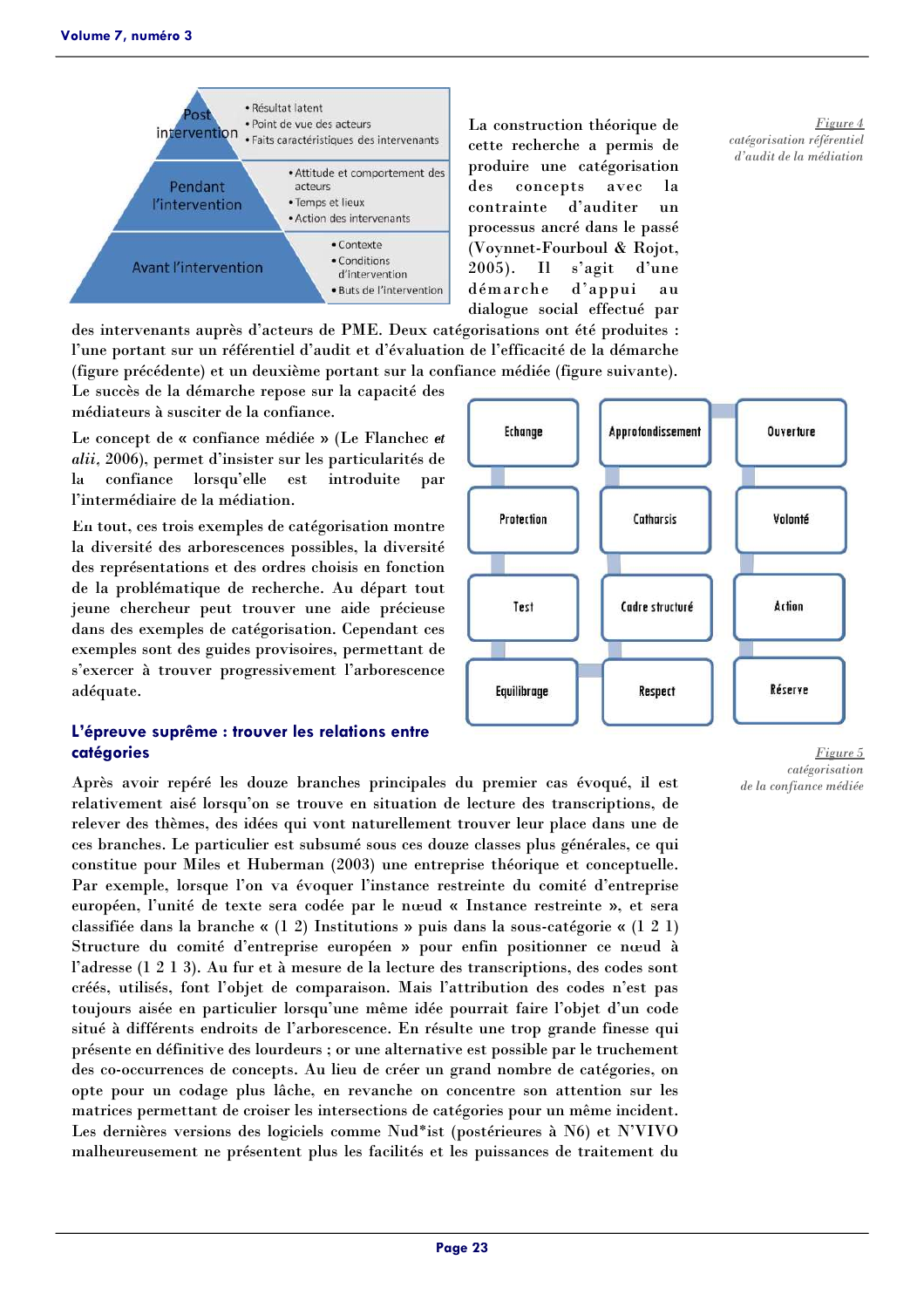calcul matriciel. En revanche le logiciel QDA Miner permet d'utiliser plus commodément cette fonction essentielle au travail d'analyse qui consiste à détecter à grande échelle les relations entre catégories.

Malheureusement le codage théorique est rarement compris par les personnes qui n'en ont jamais fait. Certains universitaires forment leur évaluation du travail de recherche sur des critères qui sont peu appropriés ; en revanche, ils ne vérifient pas d'autres points essentiels qui apparaissent comme des malaises (Fendt  $\&$  Sachs, 2008).

Les malaises entourant la méthode sont de plusieurs natures. Tout d'abord, des doutes qui envahissent l'analyste et qui sont de natures différentes : la masse de données à coder entraîne aussi un parallèle avec le nombre de codes générés. Lorsqu'un trop grand nombre de codes est généré, il devient malaisé de gérer les codes, plus difficile de procéder à d'autres travaux d'analyse comme la mise en lien entre les codes et la comparaison constante. On devient comme prisonnier d'une sorte de pointillisme faisant perdre de vue ce qui sera l'essentiel. Ensuite un autre malaise apparaît lorsque l'analyste se trouve face à des ambiguïtés inhérentes au processus interprétatif (Suddaby, 2006). La multiformité des représentations conduit nécessairement à ces ambiguïtés et à des moments de confusion.

L'une des critiques adressées par les membres de jury de thèse est celle du non recours au double codage. L'évaluation d'une construction théorique n'emploie pas les mêmes critères que ceux propres à l'analyse de contenu (qui se focalisent sur la vérification par la méthode du double codage par exemple). Le double codage est peu approprié en codage à visée théorique principalement parce que cela signifie confier une tâche à une personne ne développant pas les mêmes « *insights* » et ne possédant pas l'expérience suffisante du contexte, l'accent étant mis sur l'interprétation du chercheur et la qualité analytique de son travail ; cette mesure ne prend pas suffisamment en compte l'extrême intrication du chercheur par rapport à ses données et ses concepts générés lors du processus interprétatif. Elle demeure ainsi très insuffisante au regard des exigences bien plus larges de cette forme d'analyse.

#### La récompense

Si le travail de codage est bien souvent épuisant psychiquement, la satisfaction du chercheur provient de la multiangulation de l'analyse. La transformation d'une idée brute issue du matériau de terrain en un concept par exemple, passe par un cheminement digne d'une opération de raffinage : première écoute lors de l'entretien, deuxième écoute lors de la transcription, troisième écoute et lecture lors du codage, quatrième (et plus) passage lors des opérations de comparaison constante pour la même idée, projecteur sur les idées avoisinantes et mise en perspective, recherche de liens avec d'autres idées, élimination des liens fortuits et non réels, recherche de lien dans les non-dits, intégration de la réflexion dans les mémos, intégration de l'idée dans la narration et l'exercice de théorisation... Tout ce travail accumulatif se traduit à un moment donné par la capacité à déceler l'essentiel alors que l'on a été submergé par la richesse détaillée des données. Le sens apparaît alors d'une façon très épurée par rapport à tout ce qui a été engrangé jusque-là. La récompense consiste donc à vivre une expérience d'abstraction aboutissant à une théorisation.

Mais cette récompense de la théorisation est parfois très différente de l'image que l'on se fait d'une théorie ; le sentiment d'achèvement, d'aboutissement est difficile à ressentir totalement. Autant il est aisé de ressentir que l'on théorise, que l'on travaille tantôt à des niveaux terrain, tantôt à des niveaux plus abstraits, que l'on a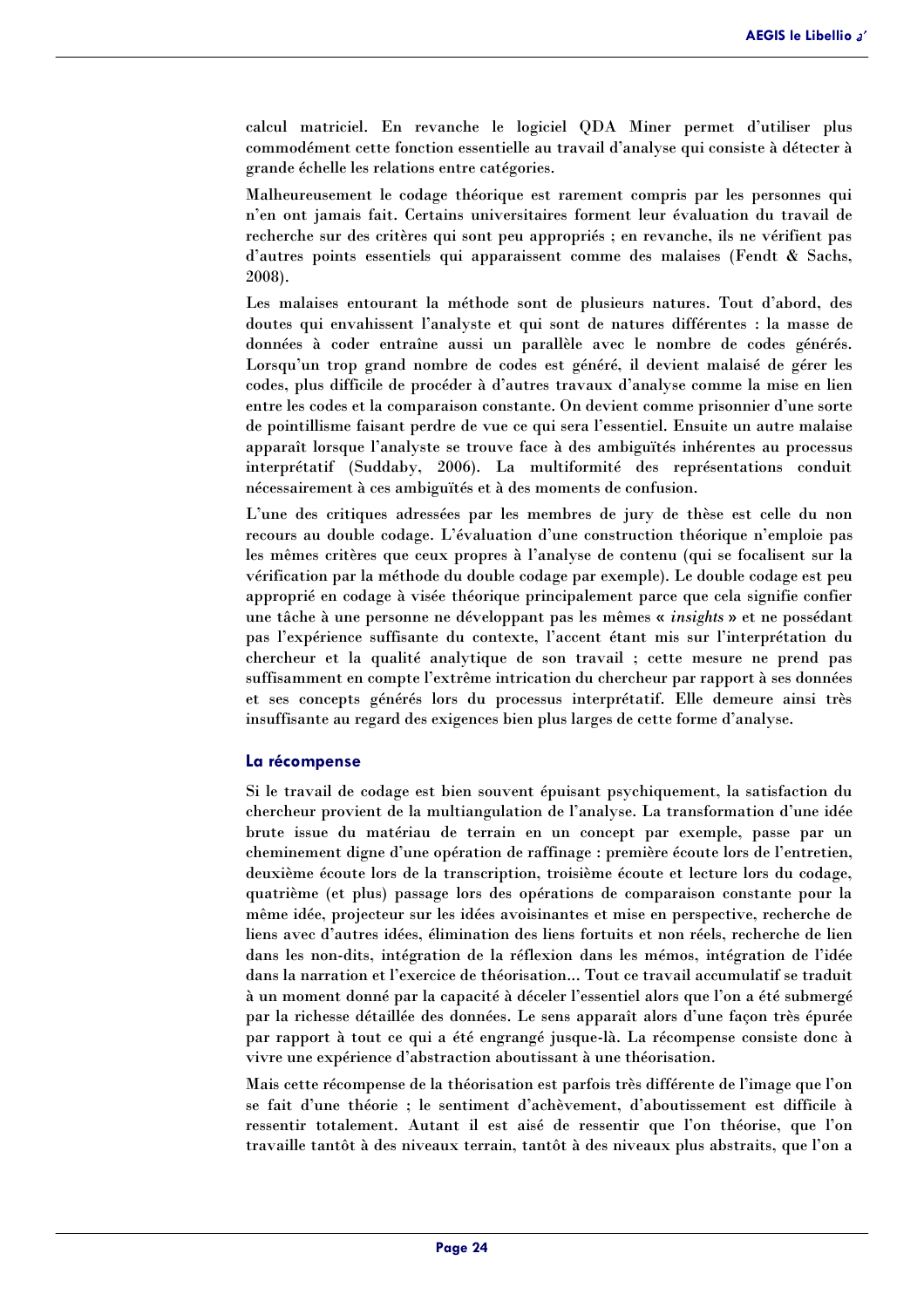la capacité d'établir des liens entre des concepts à des niveaux abstraits, pour autant l'omniprésence du terrain rend difficile l'étape de finalisation. Après tout on conclut le travail parce qu'il le faut, mais on aurait peut-être pu poursuivre autrement ? Parfois l'écriture du rapport de recherche qui sera le plus souvent décliné selon l'arborescence des catégories révélée par le codage permet une sorte de délivrance et de fixation du processus de théorisation.

L'exemple proposé pour le deuxième cas dans cette communication de la médiation permet d'ouvrir sur deux arbres de catégorisation. On peut se demander si on ne pourrait pas encore offrir de nouvelles perspectives de théorisation ? Cela peut aussi donner matière à des déclinaisons de publication, à partir d'un seul matériau de recherche dont on sait combien il est consommateur de temps comparé aux approches quantitatives. Les choix faits à un moment donné orientent mais limitent aussi, et le processus d'analyse gagnerait à offrir d'autres options ouvertes.

# Le chemin du retour

Le travail de codage est extrêmement prenant et on peut se demander dans l'exercice de recul que l'on mène lors de ce chemin du retour, si le jeu en valait bien la chandelle? Et surtout si on sera capable lors d'une prochaine recherche d'investir autant d'énergie ? Lorsque le travail analytique est accompli, on apprend véritablement à catégoriser les données et on gagne du temps dans les recherches à venir. Mais immanquablement on cherche à s'extraire de l'intensité des procédures. On sait mieux coller à la question de recherche qui constitue le fil directeur du codage permettant de ne pas tomber dans une forme de narcissisme de la découverte. On sait mieux quand faire appel à son intuition, on anticipe mieux le moment où il s'agira de s'arrêter de coder. Bref on est moins dépendant des procédures et même de l'outil, on est capable d'employer d'autres outils plus succincts en apparence. C'est un peu comme si le codage théorique nécessitait une approche un peu scolaire de départ, un peu axée sur les procédures, puis demandait un passage à une approche moins pointilliste, plus holistique faisant état d'autres façons de faire comme c'est le cas avec l'attention flottante évoquée par Magali Ayache et Hervé Dumez (2011). Ce passage-là n'est d'ailleurs pas vécu linéairement, il ne faut pas s'y tromper. En fait en cours de codage, au fur et à mesure que s'installe la capacité à interpréter, on peut se permettre de ne plus appliquer systématiquement un regard confinant à l'observation au microscope, pour au contraire s'essayer à embrasser son terrain au télescope pour reprendre la métaphore de Marcel Proust dans Le temps retrouvé. Ce changement de perspective est assez naturel et se justifie en définitive pour une approche qui se veut très interactive.

#### La résurrection

Si le raisonnement de l'analyse s'appuie essentiellement sur les données de terrain, le travail de thèse ne peut se suffire à une induction pure des concepts. Il est traditionnellement demandé de procéder à une revue de littérature. Le bon moment pour procéder à ce travail n'est pas normé. Il me semble qu'il existe un parallèle : par exemple, un premier dégrossissage de la littérature permet de préciser la question de recherche et de délimiter le champ d'investigation. C'est précieux pour l'analyse qui ainsi pourra mieux faire la part des choses entre ce qui est connu et ce qui est à découvrir. Ensuite un affinage de la littérature post-analyse permet de mettre les résultats théoriques en perspective, et de dialoguer avec l'état des connaissances. C'est un moment précieux. Une résurrection puisque l'on revient à la connaissance normative, académique. Après avoir taillé sa pierre, on la dispose dans l'édifice des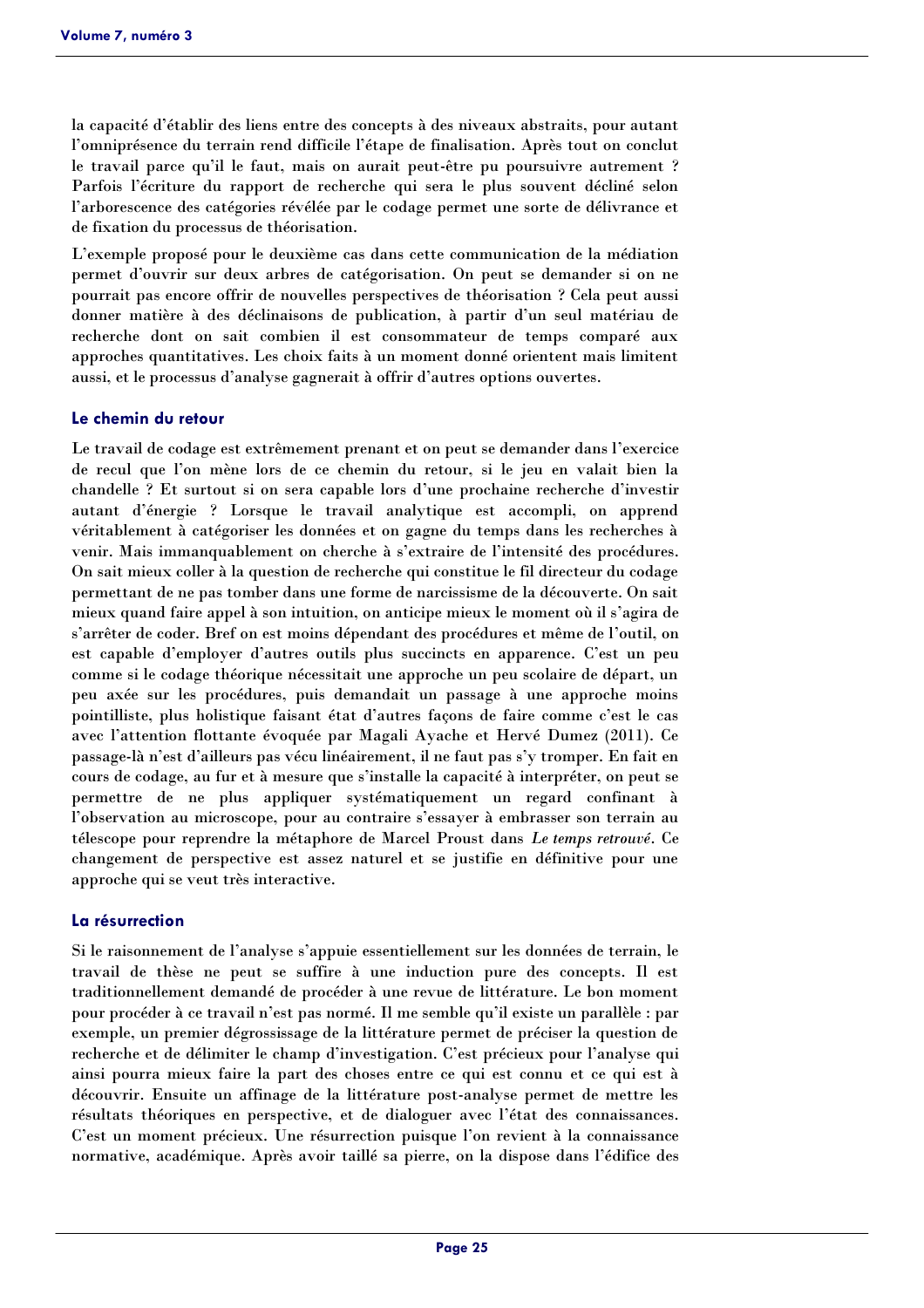connaissances. On quitte donc l'univers du terrain pour se centrer sur des fluidités entre connaissances générales et production théorique.

La phase de résurrection, c'est aussi, une fois que l'on a navigué dans un univers abstrait, de faire resurgir les preuves du terrain, d'organiser la « résurrection des répondants », c'est donc ne pas perdre le terrain dans l'exercice de communication. Rendre compte des citations illustratives choisies permet de justifier que l'analyse est bien « grounded », que les interactions terrain / abstraction sont possibles.

# L'élixir

L'élixir, cette substance alchimique qui procure bien-être à l'analyste au terme de ce cheminement, pourrait bien être la capitalisation de cette expérience. En effet cette expérience internalisée du codage est reproductible de façon adaptée à de nouveaux contextes. Certes des outils nouveaux peuvent être sollicités, des manières de faire différentes peuvent être choisies, mais cela en connaissance de la richesse, de la valeur véritable et des limites d'une approche de codage basique. C'est une forme de sagesse et d'autocritique saine permettant avec pragmatisme de ne pas perdre l'énergie de sa passion pour les futures équipées tout en ménageant habilement sa monture. Le codage est donc une entreprise vouée à la transformation car le chercheur se transforme lui aussi.

Ce petit exercice un peu intimiste de ce que ressent le chercheur analyste dans le déploiement des méthodes de codage, avait pour but d'insister sur le potentiel de transformation qu'occasionne ce type de méthode. Le travail d'analyse et de construction théorique est un processus d'innovation fortement internalisé, qui se démarque en cela de l'analyse de contenu.

- La première leçon est qu'il s'agit d'équilibrer procédure et interprétation : beaucoup de procédures sont à appliquer au départ puis petit à petit l'interprétation devient plus facile ; il faut alors lâcher prise avec les procédures qui deviennent encombrantes. La procédure est là comme un moyen, un dispositif heuristique, et l'important est de parvenir à fournir une interprétation et une articulation conceptuelle. En ce qui concerne la taille des arbres conceptuels, mieux vaut éviter trop de niveaux, trop de profondeur dans la hiérarchisation et privilégier la simplicité d'emblée.
- La seconde leçon est que l'évaluation du codage a pour caractéristique originale que le codage n'est pas une séquence précédant l'analyse, mais qu'il est l'analyse. En effet, c'est la production de la catégorisation et l'interprétation qui constituent le point central de l'évaluation, autrement dit le point fondamental est le travail d'articulation conceptuelle (l'interprétation) et non plus la simple attribution des codes aux unités comme c'est le cas en analyse de contenu. Par exemple la capacité à catégoriser n'est pas à réserver aux seules données du terrain. On peut catégoriser les mémos ainsi que la revue de littérature. Cela entraîne des responsabilités pour l'analyste en termes de mise en forme des résultats de recherche et de validation de la preuve. Encore un secteur où la créativité sera de mise pour le domaine de l'évaluation qui ne dispose pas à ce jour de norme véritablement satisfaisante.

# **Références**

Araujo Luis (1995) "Designing and refining hierarchical coding frames" in Kelle Udo [ed] Computer-aided qualitative data analysis: theory, methods and practice, Thousand Oaks/ London, Sage, pp. 96-104.